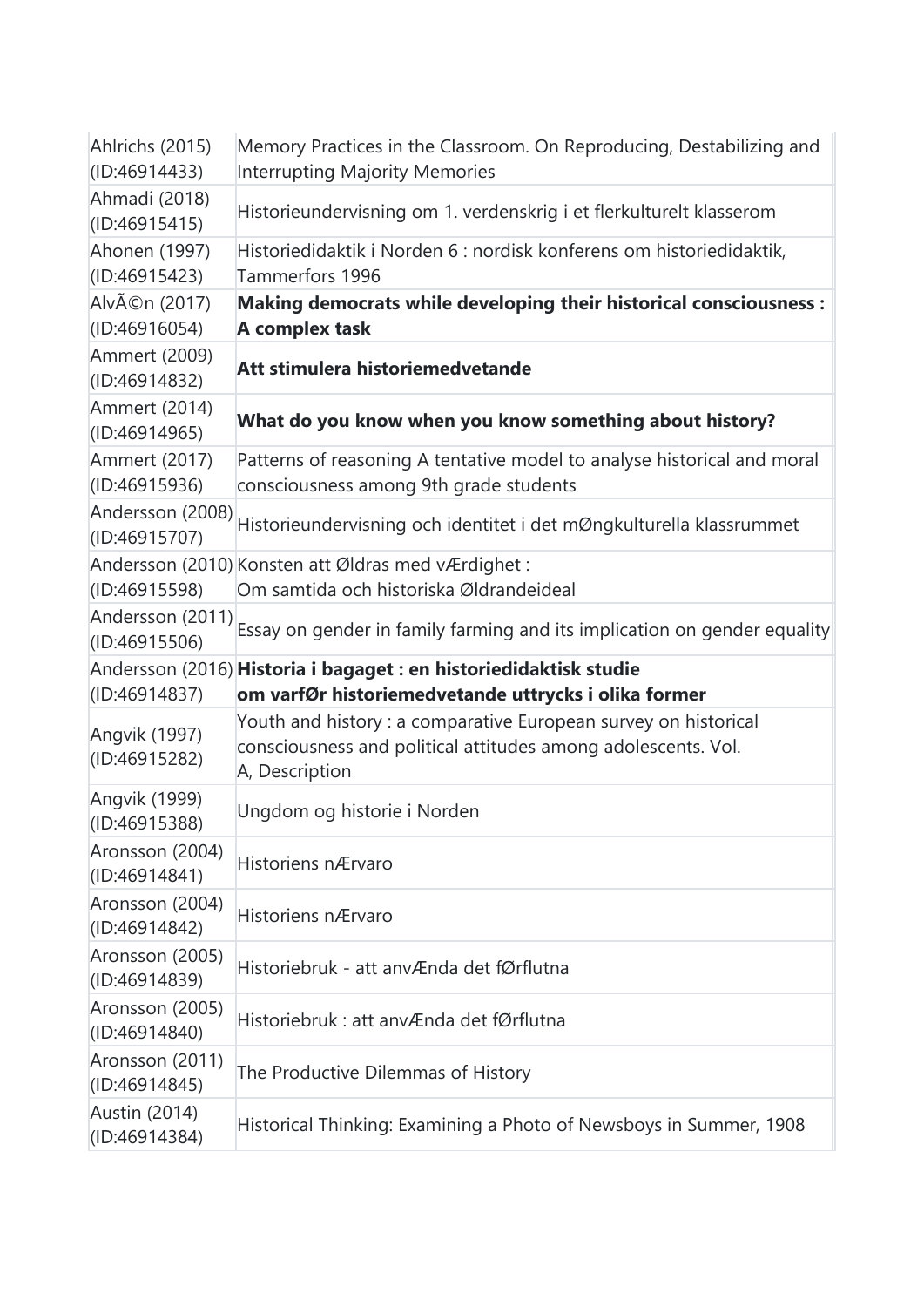| Barton (2001)<br>(ID:46914801)          | 'You'd Be Wanting to Know about the Past': social contexts of children's<br>historical understanding in Northern Ireland and the USA.                              |
|-----------------------------------------|--------------------------------------------------------------------------------------------------------------------------------------------------------------------|
| Berntsson (2012)<br>(ID:46915307)       | Spelar slÆkten nØgon roll? : "Den lilla<br>historien" och elevers historiemedvetande                                                                               |
| Bjerg (2011)<br>(ID:46915030)           | Historicizing the Uses of the Past.: Scandinavian Perspectives on History<br>Culture, Historical Consciousness and Didactics of History Related to<br>World War II |
| <b>Blow (2012)</b><br>(ID:46914291)     | Time and chronology: conjoined twins or distant cousins?                                                                                                           |
| Broman (2009)<br>(ID:46914985)          | Att gØra en demokrat? : Demokratisk socialisation i<br>den svenska gymnasieskolan                                                                                  |
| Buchanan (2014)<br>(ID:46914407)        | From Freedom Riders to the Children's March: Civil Rights<br>Documentaries as Catalysts for Historical Empathy                                                     |
| BØdtker (2019)<br>(ID:46915390)         | Hvordan utvikle elevenes historiebevissthet? : Slektsgransking som<br>didaktisk metode i ungdomsskolen                                                             |
| BØe (1996)<br>(ID:46915401)             | Historie som identitet : to studier i historiebevissthet                                                                                                           |
| BØe (1999)<br>(ID:46915404)             | <b>Barnet</b><br>og fortellingen : fortidsfortellingens innflytelse pØ barnets historie<br>bevissthet                                                              |
| BØe (2002)<br>(ID:46915419)             | Bildene av fortiden : historiedidaktikk og historiebevissthet                                                                                                      |
| BØe (2006)<br>(ID:46915421)             | Å lese fortiden : historiebruk og historiedidaktikk                                                                                                                |
| BØe (2012)<br>(ID:46915411)             | InnfØring i historiebruk                                                                                                                                           |
| BØndergaard (20<br>15) (ID:46915982)    | NØr elever gØr kultur og bruger historie                                                                                                                           |
| Carrasco (2016)<br>(ID:46914521)        | Historical Skills in Compulsory Education: Assessment, Inquiry Based<br>Strategies and Students' Argumentation                                                     |
| Cercadillo (2006)<br>(ID:46914012)      | 'Maybe they haven't decided yet what is right:' English and Spanish<br>perspectives on teaching historical significance                                            |
| Chapman (2007)<br>(ID:46914057)         | Disciplined Minds                                                                                                                                                  |
| Christiansen<br>(2015)<br>(ID:46914822) | Fagdidaktik i historie                                                                                                                                             |
| Colby (2020)<br>(ID:46914693)           | Enacting Historical Thinking with Heuristic Organizers.                                                                                                            |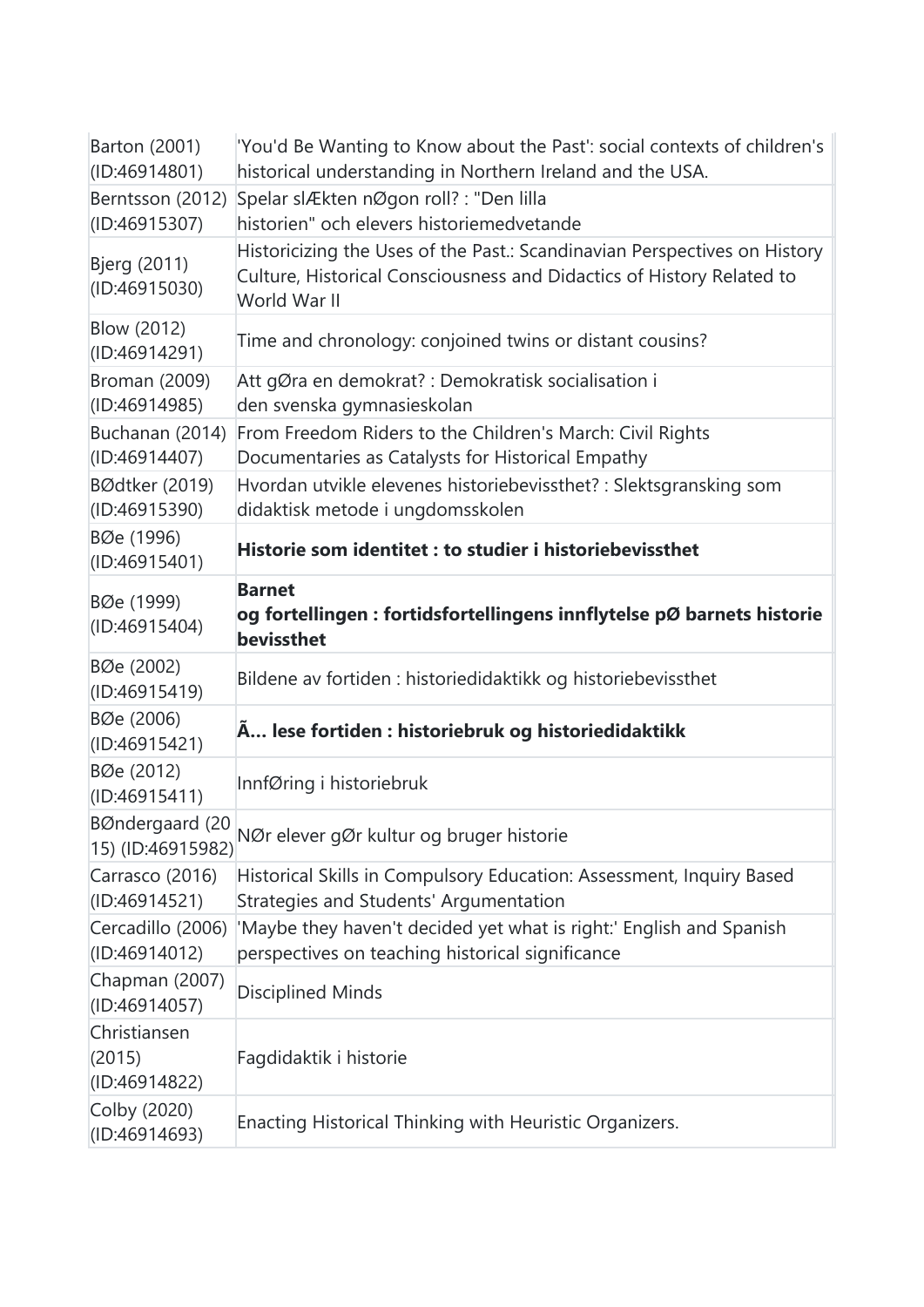| Collins (2011)                   | Historiography from below: how undergraduates remember                                                                                                                                        |
|----------------------------------|-----------------------------------------------------------------------------------------------------------------------------------------------------------------------------------------------|
| (ID:46914256)                    | learning history at school                                                                                                                                                                    |
| Danielsson                       | Det var en gØng ett land-                                                                                                                                                                     |
| (2012)                           | : berÆttelser om svenskhet i historielÆrobØcker och elevers fØrestÆllni                                                                                                                       |
| (ID:46915299)                    | ngsvÆrldar                                                                                                                                                                                    |
| ical (Lovorn)<br>(ID:46914686)   | Deepening Histor Deepening Historical Themes in the Elementary School: Four<br>Developmentally Appropriate Ways to Engage Young Students in<br><b>Historical Thinking and Historiography.</b> |
| Detmers (2019)                   | SCHOLARSHIP OR TEACHING: Understanding History as an Academic                                                                                                                                 |
| (ID:46914640)                    | Discipline or as a School Subject                                                                                                                                                             |
| Dietsch (2015)<br>(ID:46915662)  | Historia vid skiljevÆgen : Historiekulturella sonderingar nÆr och fjÆrran                                                                                                                     |
| Dietz (2019)                     | Spil i historiedidaktisk perspektiv: med fokus pØ elevers udvikling af                                                                                                                        |
| (ID:46915007)                    | historiebevidsthed                                                                                                                                                                            |
| Donaldson (2018                  | 'Through the looking glass': exploring how pupils' substantive                                                                                                                                |
| $)$ (ID:46914787)                | knowledge informs the language and analysis of change and continuity.                                                                                                                         |
| Edwards (2006)                   | Putting life into history: how pupils can use oral history to become                                                                                                                          |
| (ID:46914033)                    | critical historians                                                                                                                                                                           |
| Eikeland (2013)                  | Historie og demokratisk dannelse:                                                                                                                                                             |
| (ID:46915385)                    | en innfØring i historiedidaktikk, historiebruk og historieformidling                                                                                                                          |
| Eliasson (2008)<br>(ID:46914850) | Kan ett historiemedvetande fØrdjupas?                                                                                                                                                         |
| Eliasson (2008)<br>(ID:46915128) | "DØ mØste man ju fØrstØ hur historien pØverkar mÆnniskor,<br>som pØverkar historien igen" : historiemedvetande i<br>det mØngkulturella samhÆllets historieundervisning                        |
| Eliasson (2010)                  | Historia pØ vÆg mot framtiden : historiedidaktiska perspektiv pØ s                                                                                                                            |
| (ID:46915134)                    | kola och samhÆlle                                                                                                                                                                             |
| Eliasson (2012)                  | Det Ær smart att anvÆnda historia i nya hÆndelser                                                                                                                                             |
| (ID:46914851)                    | : Historiebruk i skola och samhÆlle                                                                                                                                                           |
| Eliasson (2012)<br>(ID:46914852) | Historiedidaktik i Norden 9 : Del 1: historiemedvetande - historiebruk                                                                                                                        |
| Eliasson (2012)<br>(ID:46915747) | Historiedidaktik i Norden 9 Del 1: historiemedvetande - historiebruk                                                                                                                          |
| Epstein (2003)<br>(ID:46913952)  | The past, present, and future of research on history education                                                                                                                                |
| Franco (2010)<br>(ID:46914794)   | Using Graffiti to Teach Students How to Think Like Historians.                                                                                                                                |
| Fránquiz (2011)                  | Newcomers to the U.S.: Developing Historical Thinking Among Latino                                                                                                                            |
| (ID:46914745)                    | Immigrant Students in a Central Texas High School.                                                                                                                                            |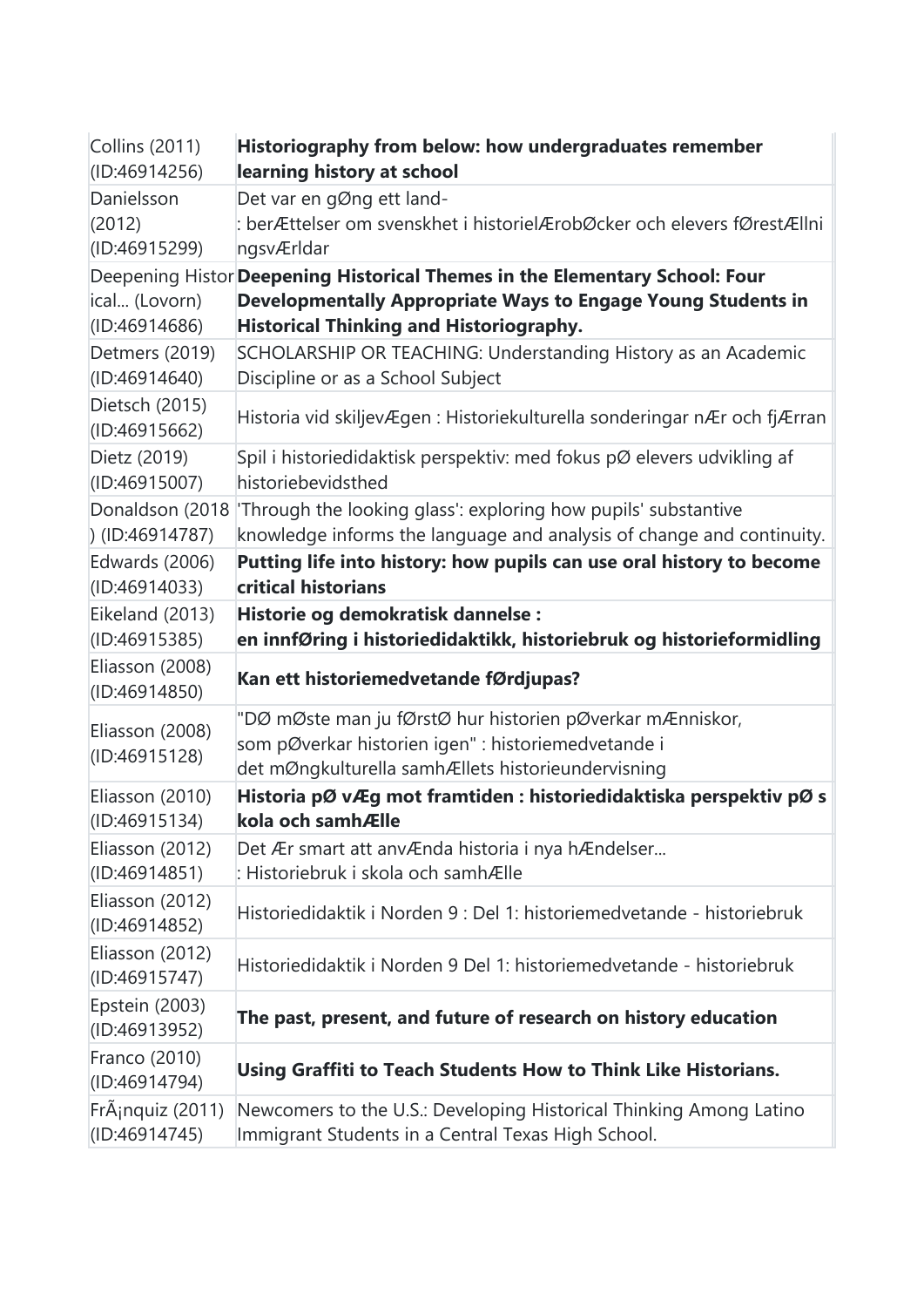| Frost (2013)                      | History Matters: Teaching and Learning History in New Zealand                                                                                                                                                                                                                                                                                                                              |
|-----------------------------------|--------------------------------------------------------------------------------------------------------------------------------------------------------------------------------------------------------------------------------------------------------------------------------------------------------------------------------------------------------------------------------------------|
| (ID:46914337)                     | Secondary Schools in the 21st Century<br>Samlingsrecension, tre historiedidaktiska avhandlingar -Hansson,                                                                                                                                                                                                                                                                                  |
| (1D:46914855)                     | Johan: Historieintresse och historieundervisning.<br>Elevers och IÆrares uppfattning om historieÆmnet. 2010 -<br>Furuhagen (2013) Potapenko, Igor: Historiemedvetande och identitet. Om<br>historiens nÆrvaro i nØgra estniska ungdomars liv. 2010 -Lozic,<br>Vanja: I<br>historiekanons skugga : historieÆmne och identifikationsformering<br>i 2000-talets mØngkulturella samhÆlle. 2010 |
| Grevy (2016)<br>(ID:46914804)     | Der er liv i historie : at tage udgangspunkt i livsverden, nØr der<br>undervises i historie i folkeskolen : antologi                                                                                                                                                                                                                                                                       |
| Grindel (2013)<br>(ID:46914351)   | The End of EmpireColonial Heritage and the Politics of Memory in<br><b>Britain</b>                                                                                                                                                                                                                                                                                                         |
| 14) (ID:46914856) a och livsvÆrld | Hammarlund (20 Historiemedvetande : att fØrena fØrflutenhet och nutid, skolhistori                                                                                                                                                                                                                                                                                                         |
| Hansson (2010)<br>(ID:46914922)   | Historieintresse och historieundervisning:<br>Elevers och IÆrares uppfattning om historieÆmnet                                                                                                                                                                                                                                                                                             |
| Haue (2008)<br>(ID:46915027)      | <b>Historical Consciousness and the Culture of Students in Denmark</b>                                                                                                                                                                                                                                                                                                                     |
| Haydn (2012)<br>(ID:46914267)     | History in Schools and the Problem of "The Nation"                                                                                                                                                                                                                                                                                                                                         |
| Huijgen (2014)<br>(ID:46914378)   | Testing elementary and secondary school students' ability to perform<br>historical perspective taking: the constructing of valid and reliable<br>measure instruments                                                                                                                                                                                                                       |
| Haas (2018)<br>(ID:46915045)      | The Olympics, footy and Aboriginal sporting heroes: Enfranchising<br>national narratives in Australia                                                                                                                                                                                                                                                                                      |
| Haas (2019)<br>(ID:46915999)      | LA¦gpersoners historiebrug i hverdagslivets populA r- og historiekultur.<br>En historiedidaktisk udfordring                                                                                                                                                                                                                                                                                |
| Instone (2013)<br>(ID:46914333)   | Moving Forwards While Looking Back: Historical Consciousness in Sixth-<br>Form Students                                                                                                                                                                                                                                                                                                    |
| Jensen (2000)<br>(ID:46915394)    | At bruge historie : i en sen-/postmoderne tid                                                                                                                                                                                                                                                                                                                                              |
| Johanson (2015)<br>(ID:46916101)  | The Norwegian curriculum in history and historical thinking : a case<br>study of three lower secondary schools                                                                                                                                                                                                                                                                             |
| Jonker (2012)<br>(ID:46914295)    | Reflections on History Education: Easy and Difficult Histories                                                                                                                                                                                                                                                                                                                             |
| JØnsson (2008)<br>(ID:46915813)   | Kanon och kulturarv : Historia och samtid i Danmark och Sverige                                                                                                                                                                                                                                                                                                                            |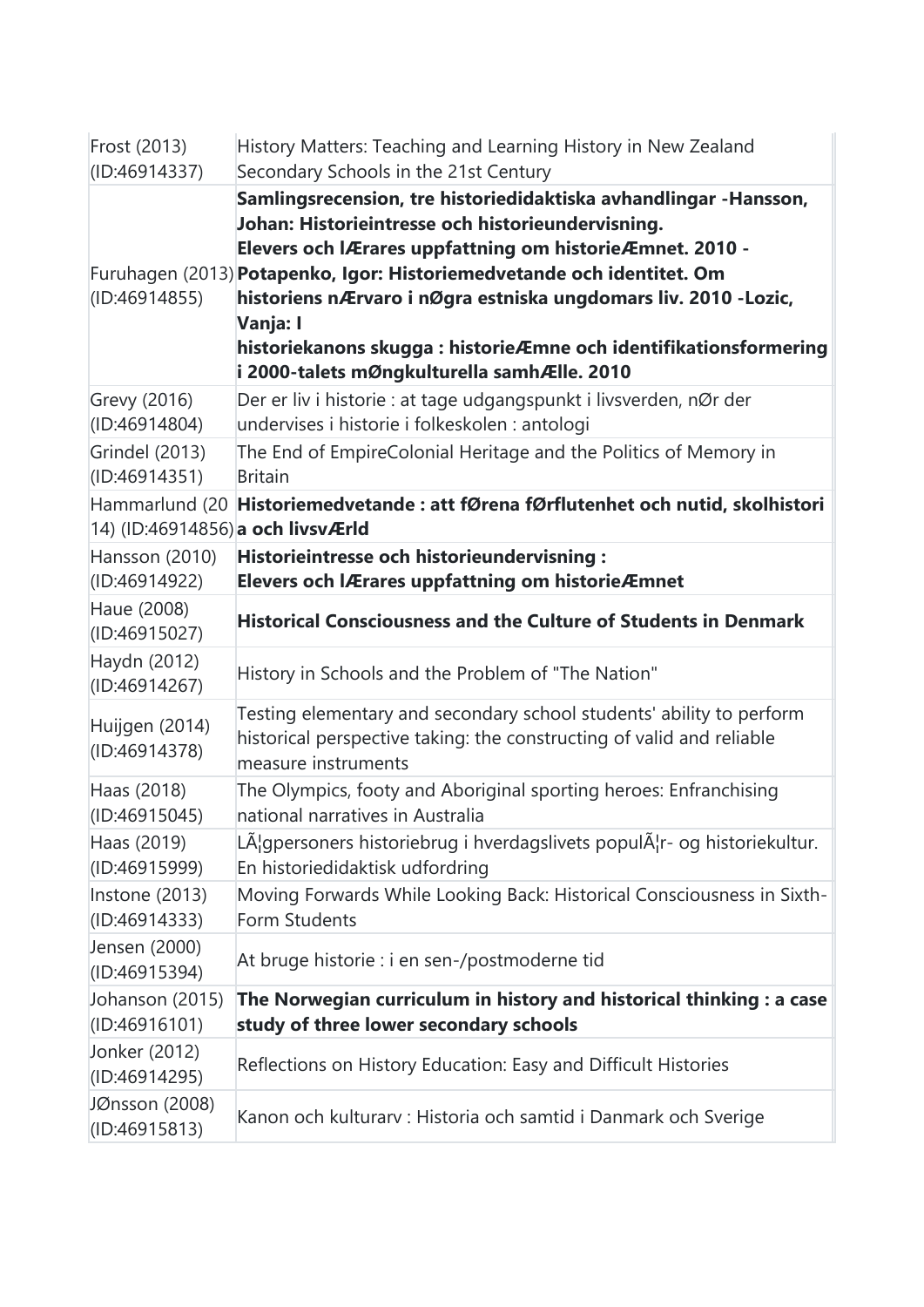| Karlsson (2012)<br>(ID:46915135)   | Historien Ær nu [Elektronisk resurs] en<br>introduktion till historiedidaktiken                                           |
|------------------------------------|---------------------------------------------------------------------------------------------------------------------------|
| Karlsson (2014)<br>(ID:46915382)   | Historien Ær nÆrvarande : historiedidaktik som teori och tillÆmpning                                                      |
| Kvande (2014)<br>(ID:46914811)     | Faglig kunnskap i skole og IA¦rerutdanning : nordiske bidrag<br>til samfunnsfag- og historiedidaktikk                     |
| Lee (2013)<br>(ID:46914372)        | Promoting historical thinking using the explicit reasoning text                                                           |
| Lilliestam (2015)<br>(ID:46916010) | Nyblivna lÆrarstudenters syn pØ historia och historieundervisning                                                         |
| Lund (2016)<br>(ID:46915224)       | Historiedidaktikk : en hØndbok for studenter og lĦrere                                                                    |
| Mendez (2016)<br>(ID:46914500)     | Enhancing Historical Reasoning: A Strategy Including Formative<br>Assessment with Systematic Continuous Feedback          |
| NersÆter (2019)<br>(ID:46916083)   | Students' understanding of historical sources â€" A composite ability                                                     |
| Nesheim (1969)<br>(ID:46915106)    | Kapelljord eller campingplass : og andre problemer<br>hos samene i Neiden                                                 |
| Nielsen (2010)<br>(ID:46914823)    | Samfund, skole og historieundervisning : 1770'erne - 1970'erne                                                            |
| Nielsen (2012)<br>(ID:46915008)    | Begrebet historiebevidsthed og dets didaktiske udfordringer                                                               |
| Nordgren (2015)<br>(ID:46915907)   | Intercultural historical learning : A conceptual framework                                                                |
| Nordgren (2016)<br>(ID:46914516)   | How to Do Things with History: Use of History as a Link between<br><b>Historical Consciousness and Historical Culture</b> |
| Nordgren (2017)<br>(ID:46914752)   | Powerful knowledge, intercultural learning and history education.                                                         |
| Nordgren (2018)<br>(ID:46914876)   | Historiemedvetande och undervisningen                                                                                     |
| Olofsson (2019)<br>(ID:46914879)   | Historia pØ hØgstadiet : Historiekulturella yttringar i och utanfØr ett kla<br>ssrum i Sverige hØsten 2009                |
| Peck (2008)<br>(ID:46914103)       | <b>Benchmarks of Historical Thinking: First Steps</b>                                                                     |
| Persson (2017)<br>(ID:46915458)    | Historieundervisningens existentialiserande potential                                                                     |
| Peters (2014)<br>(ID:46915011)     | Interaktivitet og historiebevidsthed: Den digitale<br>historieformidlings didaktiske potentialer                          |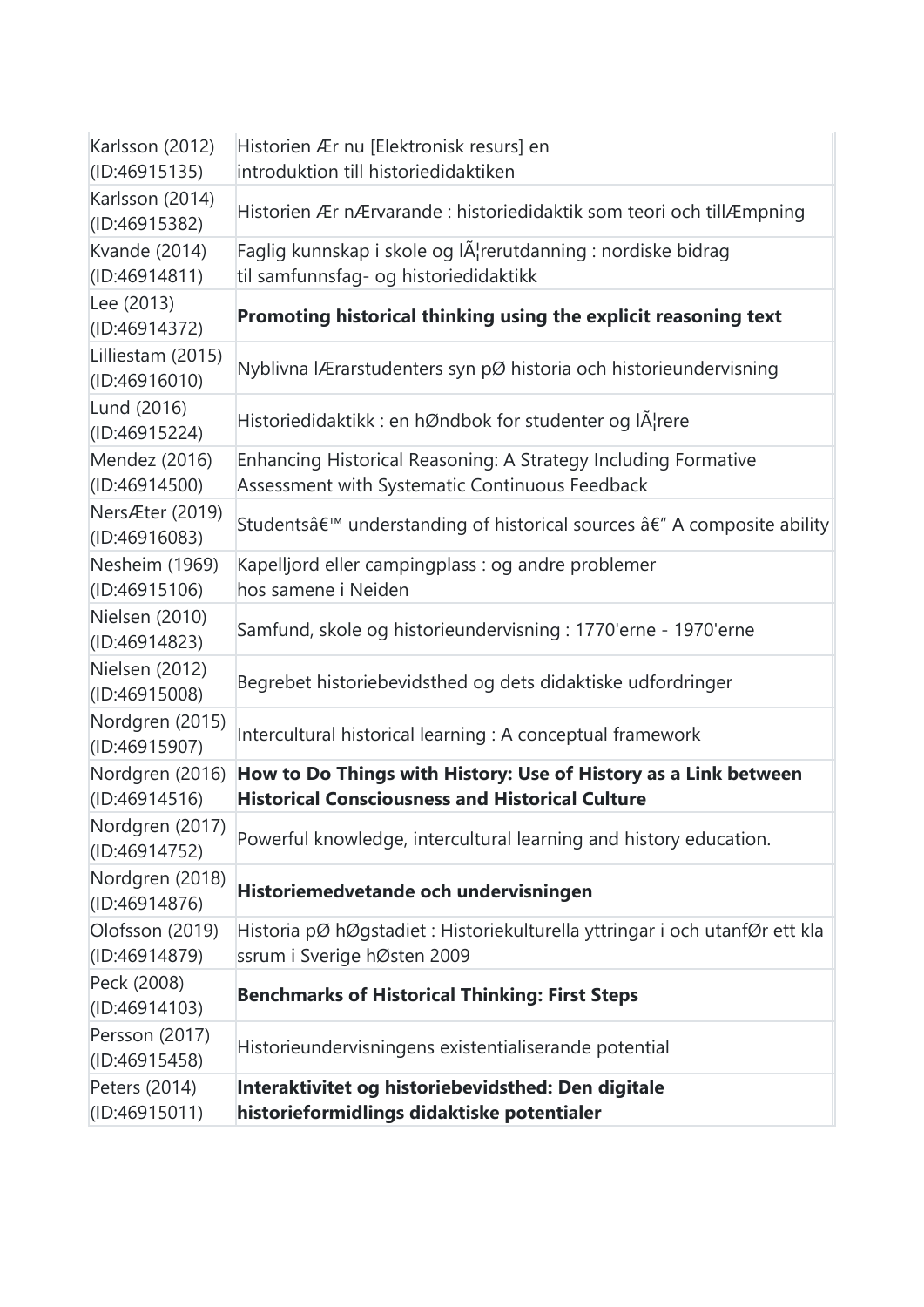| Pickles (2010)<br>(ID:46914204)       | How can students' use of historical evidence be enhanced? A research<br>study of the role of knowledge in Year 8 to Year 13 students'<br>interpretations of historical sources |
|---------------------------------------|--------------------------------------------------------------------------------------------------------------------------------------------------------------------------------|
| Pietras (2011)<br>(ID:46914829)       | Historiedidaktik : fra teori til praksis                                                                                                                                       |
| Poulsen (1999)<br>(ID:46914824)       | Historiebevidstheder : elever i 1990'ernes folkeskole og gymnasium                                                                                                             |
| Rantala (2012)<br>(ID:46914265)       | How Finnish Adolescents Understand History: Disciplinary Thinking in<br>History and Its Assessment Among 16-Year-Old Finns                                                     |
| Retz (2017)<br>(ID:46914786)          | The Structure of Historical Inquiry.                                                                                                                                           |
| Samuelsson<br>(2016)<br>(ID:46914515) | Historical Thinking about Sources in the Context of a Standards-Based<br>Curriculum: A Swedish Case                                                                            |
| Sandberg (2018)<br>(ID:46915774)      | Att IÆra av det fØrflutna Yngre<br>elevers fØrstØelse fØr och motivering till skolÆmnet historia                                                                               |
| SandstrØm (2007<br>$)$ (ID:46915395)  | Friluftsmuseet ur ett brukarperspektiv                                                                                                                                         |
| Sheehan (2013)<br>(ID:46914339)       | 'History as something to do, not just something to learn': Historical<br>thinking, internal assessment and critical citizenship                                                |
| Stephenson (200<br>8) (ID:46914110)   | Timeless projects: remembering and voice in the history of education                                                                                                           |
| Svensson (2019)<br>(ID:46915502)      | History as edutainment - Learning at a history theme park                                                                                                                      |
| Symcox (2004)<br>(ID:46913982)        | Thinking Historically: Critical Engagement with the Past                                                                                                                       |
| Taylor (2011)<br>(ID:46914781)        | The Place of History in The New Zealand Curriculum.                                                                                                                            |
| Thorp (2013)<br>(ID:46914903)         | The Concept of Historical Consciousness in Swedish History<br><b>Didactical Research</b>                                                                                       |
| Thorp (2013)<br>(ID:46914909)         | Vad Ær ett historiemedvetande egentligen och varfØr Ær det viktigt?                                                                                                            |
| Thorp (2014)<br>(ID:46914905)         | Towards an epistemological theory of historical consciousness                                                                                                                  |
| Thorp (2016)<br>(ID:46914897)         | Historiemedvetande, historiska medier och historieundervisning                                                                                                                 |
| Thorp (2017)<br>(ID:46914890)         | Deconstructing Karlsson, part 1: historical consciousness                                                                                                                      |